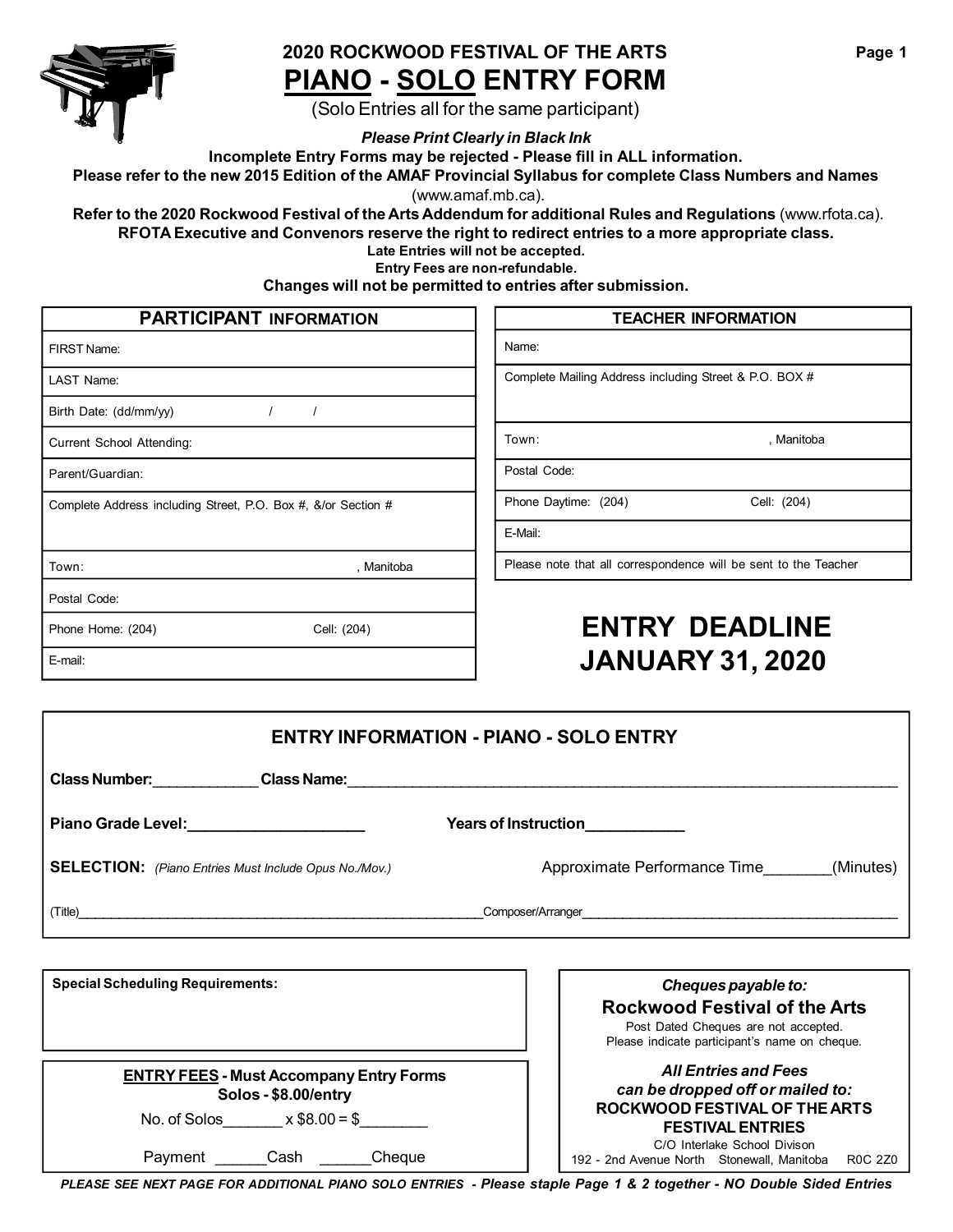| <b>PIANO - SOLO ENTRY</b>                                                                                                                                                                                                      |                                                                                                                                                                                                                                |  |
|--------------------------------------------------------------------------------------------------------------------------------------------------------------------------------------------------------------------------------|--------------------------------------------------------------------------------------------------------------------------------------------------------------------------------------------------------------------------------|--|
|                                                                                                                                                                                                                                |                                                                                                                                                                                                                                |  |
|                                                                                                                                                                                                                                | Years of Instruction____________                                                                                                                                                                                               |  |
| <b>SELECTION:</b> (Piano Entries Must Include Opus No./Mov.)                                                                                                                                                                   | Approximate Performance Time________(Minutes)                                                                                                                                                                                  |  |
|                                                                                                                                                                                                                                |                                                                                                                                                                                                                                |  |
| <b>PIANO - SOLO ENTRY</b>                                                                                                                                                                                                      |                                                                                                                                                                                                                                |  |
|                                                                                                                                                                                                                                |                                                                                                                                                                                                                                |  |
| Piano Grade Level: National Assembly Piano Grade Level:                                                                                                                                                                        | Years of Instruction___________                                                                                                                                                                                                |  |
| <b>SELECTION:</b> (Piano Entries Must Include Opus No./Mov.)                                                                                                                                                                   | Approximate Performance Time________(Minutes)                                                                                                                                                                                  |  |
|                                                                                                                                                                                                                                |                                                                                                                                                                                                                                |  |
|                                                                                                                                                                                                                                | <b>PIANO - SOLO ENTRY</b>                                                                                                                                                                                                      |  |
| Class Number: Class Name: Class Name: Class Name: Class Number: Class Number: Class Number: Class Name: Class Name: Class Number: Class Number: Class Number: Class Number: Class Number: Class Number: Class Number: Class Nu |                                                                                                                                                                                                                                |  |
| Piano Grade Level: Marian Marian Marian Marian Maria                                                                                                                                                                           | Years of Instruction____________                                                                                                                                                                                               |  |
| <b>SELECTION:</b> (Piano Entries Must Include Opus No./Mov.)                                                                                                                                                                   | Approximate Performance Time________(Minutes)                                                                                                                                                                                  |  |
|                                                                                                                                                                                                                                | (Title) Composer/Arranger Composer/Arranger Composer/Arranger Composer/Arranger Composer/Arranger Composer/Arranger Composer/Arranger Composer/Arranger Composer/Arranger Composer/Arranger Composer/Arranger Composer/Arrange |  |
|                                                                                                                                                                                                                                | <b>PIANO - SOLO ENTRY</b>                                                                                                                                                                                                      |  |
|                                                                                                                                                                                                                                |                                                                                                                                                                                                                                |  |
| Piano Grade Level: Marian Marian Marian Marian Maria                                                                                                                                                                           | Years of Instruction___________                                                                                                                                                                                                |  |
| <b>SELECTION:</b> (Piano Entries Must Include Opus No./Mov.)                                                                                                                                                                   | Approximate Performance Time________(Minutes)                                                                                                                                                                                  |  |
|                                                                                                                                                                                                                                |                                                                                                                                                                                                                                |  |
| <b>PIANO - SOLO ENTRY</b>                                                                                                                                                                                                      |                                                                                                                                                                                                                                |  |
|                                                                                                                                                                                                                                | Class Number: Class Name: Class Name: 2008. 2008. 2014. 2014. 2015. 2016. 2017. 2018. 2019. 2019. 2019. 2019. 2019. 2019. 2019. 2019. 2019. 2019. 2019. 2019. 2019. 2019. 2019. 2019. 2019. 2019. 2019. 2019. 2019. 2019. 2019 |  |
| Piano Grade Level: Marian Marian Marian Marian Maria                                                                                                                                                                           | Years of Instruction____________                                                                                                                                                                                               |  |
| <b>SELECTION:</b> (Piano Entries Must Include Opus No./Mov.)                                                                                                                                                                   | Approximate Performance Time_________(Minutes)                                                                                                                                                                                 |  |
| (Title)                                                                                                                                                                                                                        |                                                                                                                                                                                                                                |  |